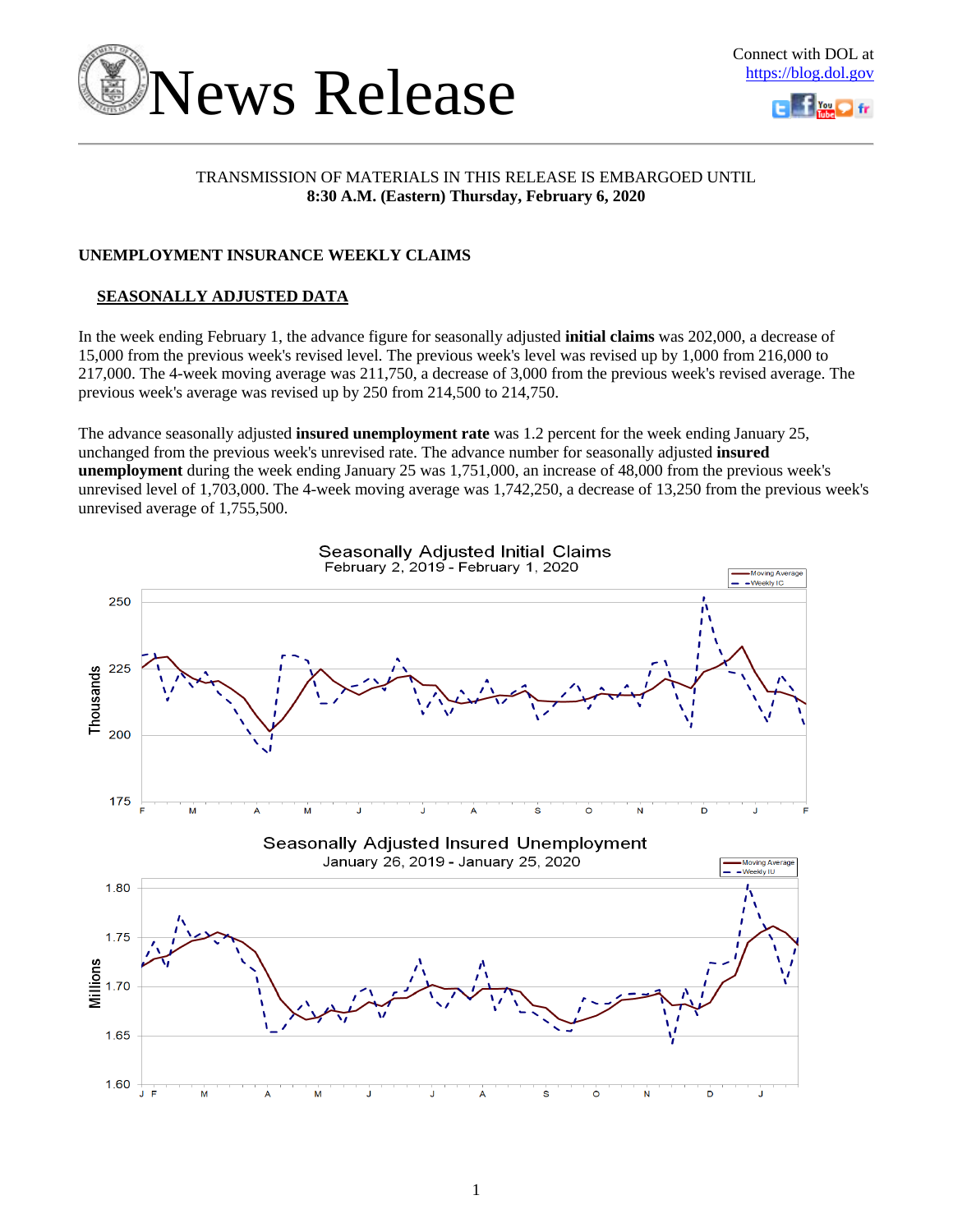## **UNADJUSTED DATA**

The advance number of actual initial claims under state programs, unadjusted, totaled 224,448 in the week ending February 1, a decrease of 4,554 (or -2.0 percent) from the previous week. The seasonal factors had expected an increase of 11,493 (or 5.0 percent) from the previous week. There were 254,336 initial claims in the comparable week in 2019.

The advance unadjusted insured unemployment rate was 1.5 percent during the week ending January 25, an increase of 0.1 percentage point from the prior week. The advance unadjusted number for persons claiming UI benefits in state programs totaled 2,142,856, an increase of 63,839 (or 3.1 percent) from the preceding week. The seasonal factors had expected an increase of 5,108 (or 0.2 percent) from the previous week. A year earlier the rate was 1.5 percent and the volume was 2,098,817.



The total number of people claiming benefits in all programs for the week ending January 18 was 2,108,482, a decrease of 63,345 from the previous week. There were 2,203,333 persons claiming benefits in all programs in the comparable week in 2019.

No state was triggered "on" the Extended Benefits program during the week ending January 18.

Initial claims for UI benefits filed by former Federal civilian employees totaled 837 in the week ending January 25, a decrease of 150 from the prior week. There were 468 initial claims filed by newly discharged veterans, a decrease of 81 from the preceding week.

There were 11,467 former Federal civilian employees claiming UI benefits for the week ending January 18, an increase of 364 from the previous week. Newly discharged veterans claiming benefits totaled 5,490, a decrease of 223 from the prior week.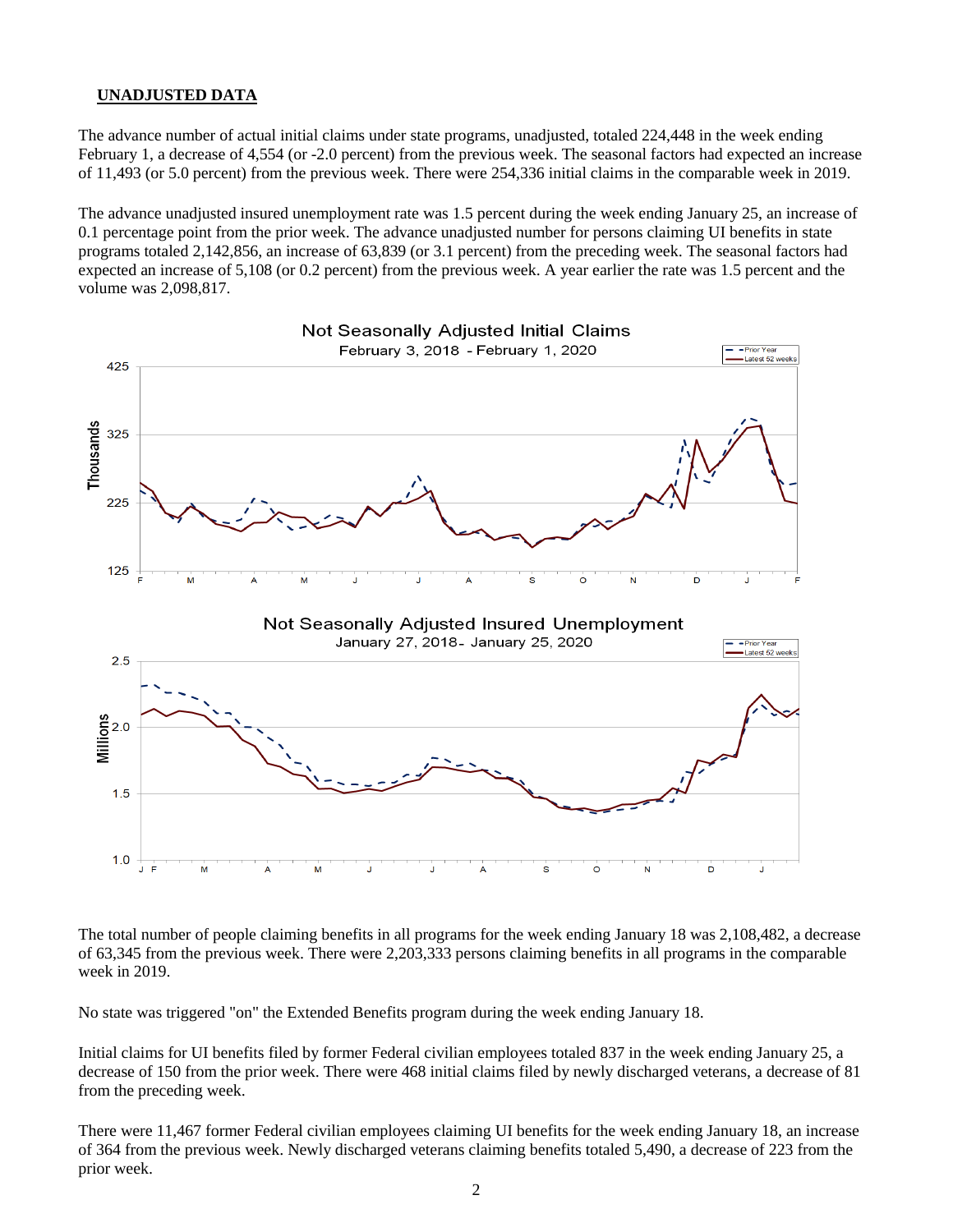The highest insured unemployment rates in the week ending January 18 were in Alaska (3.1), New Jersey (2.7), Puerto Rico (2.7), Montana (2.6), Connecticut (2.5), West Virginia (2.5), Pennsylvania (2.4), Rhode Island (2.3), Illinois (2.2), and Minnesota (2.2).

The largest increases in initial claims for the week ending January 25 were in Missouri (+536), Oregon (+406), Virginia (+228), Ohio (+221), and Kansas (+155), while the largest decreases were in California (-19,262), Illinois (-5,045), Georgia (-2,904), Pennsylvania (-2,859), and New York (-2,801).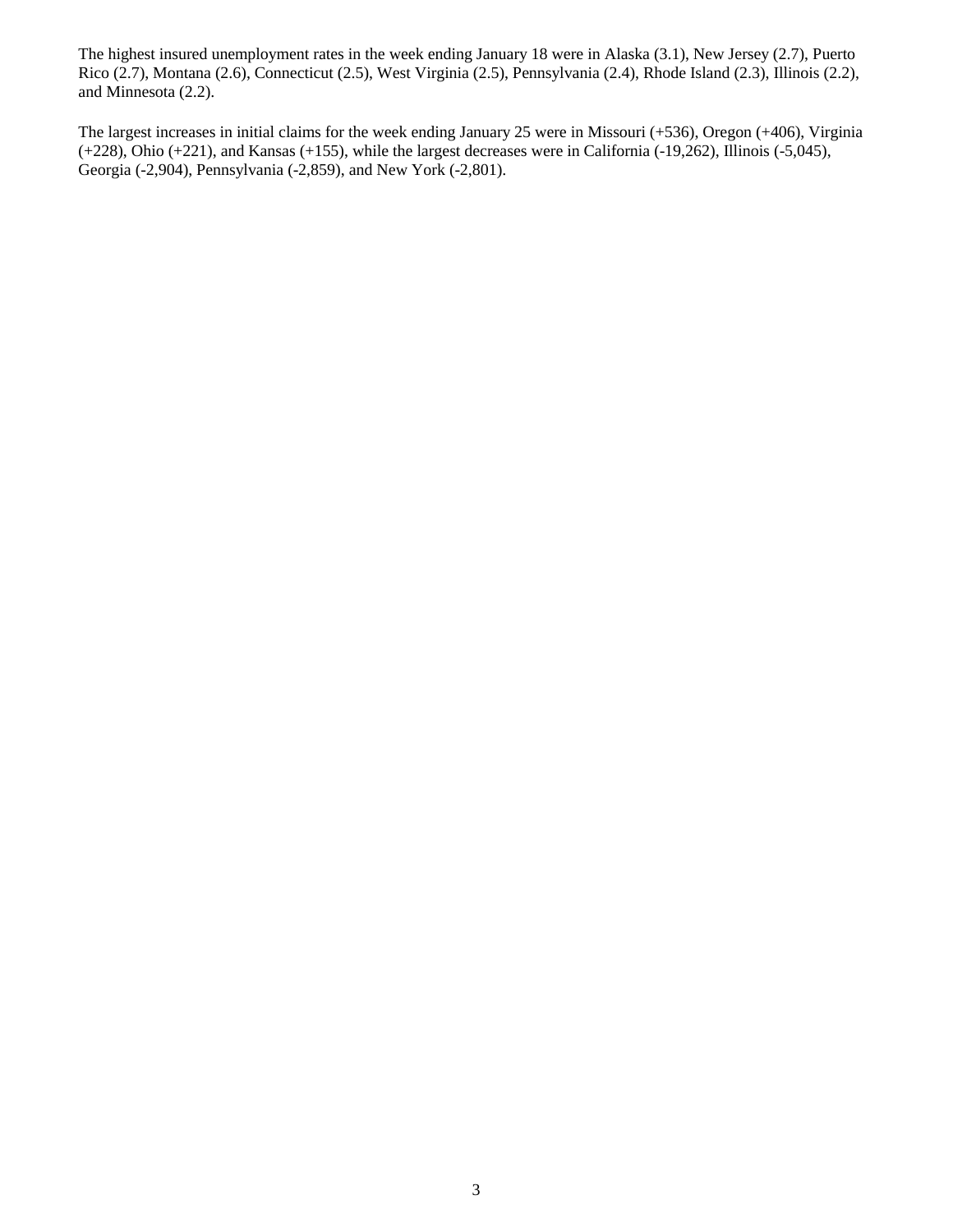## UNEMPLOYMENT INSURANCE DATA FOR REGULAR STATE PROGRAMS

| <b>WEEK ENDING</b>                           | <b>February 1</b> | <b>January 25</b> | <b>Change</b> | <b>January 18</b> | Prior Year <sup>1</sup>                   |
|----------------------------------------------|-------------------|-------------------|---------------|-------------------|-------------------------------------------|
| Initial Claims (SA)                          | 202,000           | 217,000           | $-15,000$     | 223,000           | 230,000                                   |
| Initial Claims (NSA)                         | 224,448           | 229,002           | $-4.554$      | 282,088           | 254,336                                   |
| 4-Wk Moving Average (SA)                     | 211,750           | 214,750           | $-3.000$      | 216,250           | 225,500                                   |
| <b>WEEK ENDING</b>                           | <b>January 25</b> | <b>January 18</b> | <b>Change</b> |                   | <b>January 11 Prior Year</b> <sup>1</sup> |
| Insured Unemployment (SA)                    | 1,751,000         | 1,703,000         | $+48,000$     | 1,747,000         | 1,720,000                                 |
| Insured Unemployment (NSA)                   | 2,142,856         | 2,079,017         | $+63,839$     | 2,141,587         | 2,098,817                                 |
| 4-Wk Moving Average (SA)                     | 1,742,250         | 1,755,500         | $-13,250$     | 1,761,750         | 1,720,500                                 |
| Insured Unemployment Rate $(SA)^2$           | 1.2%              | 1.2%              | 0.0           | 1.2%              | 1.2%                                      |
| Insured Unemployment Rate (NSA) <sup>2</sup> | 1.5%              | 1.4%              | $+0.1$        | 1.5%              | 1.5%                                      |

## INITIAL CLAIMS FILED IN FEDERAL PROGRAMS (UNADJUSTED)

| <b>WEEK ENDING</b>              | January 25 | January 18 | <b>Change</b> | Prior Year <sup>1</sup> |
|---------------------------------|------------|------------|---------------|-------------------------|
| Federal Employees (UCFE)        | 837        | 987        | $-150$        | 6,669                   |
| Newly Discharged Veterans (UCX) | 468        | 549        | -81           | 538                     |

## PERSONS CLAIMING UI BENEFITS IN ALL PROGRAMS (UNADJUSTED)

| <b>WEEK ENDING</b>                     | <b>January 18</b> | <b>January 11</b> | <b>Change</b> | Prior Year <sup>1</sup> |
|----------------------------------------|-------------------|-------------------|---------------|-------------------------|
| <b>Regular State</b>                   | 2,075,857         | 2,137,945         | $-62,088$     | 2,121,966               |
| <b>Federal Employees</b>               | 11,467            | 11,103            | $+364$        | 57,389                  |
| <b>Newly Discharged Veterans</b>       | 5,490             | 5,713             | $-223$        | 7,866                   |
| Extended Benefits <sup>3</sup>         | $\Omega$          |                   |               | $\Omega$                |
| State Additional Benefits <sup>4</sup> | 5.017             | 5.302             | $-285$        | 5,695                   |
| STC / Workshare <sup>5</sup>           | 10.651            | 11.764            | $-1,113$      | 10,417                  |
| <b>TOTAL</b>                           | 2,108,482         | 2,171,827         | $-63,345$     | 2,203,333               |

## FOOTNOTES

SA - Seasonally Adjusted Data, NSA - Not Seasonally Adjusted Data

- 1. Prior year is comparable to most recent data.
- 2. Most recent week used covered employment of 145,230,691 as denominator.
- 3. Information on the EB program can be found here: [EB Program information](https://oui.doleta.gov/unemploy/extenben.asp)
- 4. Some states maintain additional benefit programs for those claimants who exhaust regular benefits, and when applicable, extended benefits. Information on states that participate, and the extent of benefits paid, can be found starting on page 4-4 of this link: [Extensions and Special Programs PDF](https://oui.doleta.gov/unemploy/pdf/uilawcompar/2019/special.pdf#page=4)
- 5. Information on STC/Worksharing can be found starting on page 4-8 of the following link: [Extensions and Special Programs](https://oui.doleta.gov/unemploy/pdf/uilawcompar/2019/special.pdf#page=8)  [PDF](https://oui.doleta.gov/unemploy/pdf/uilawcompar/2019/special.pdf#page=8)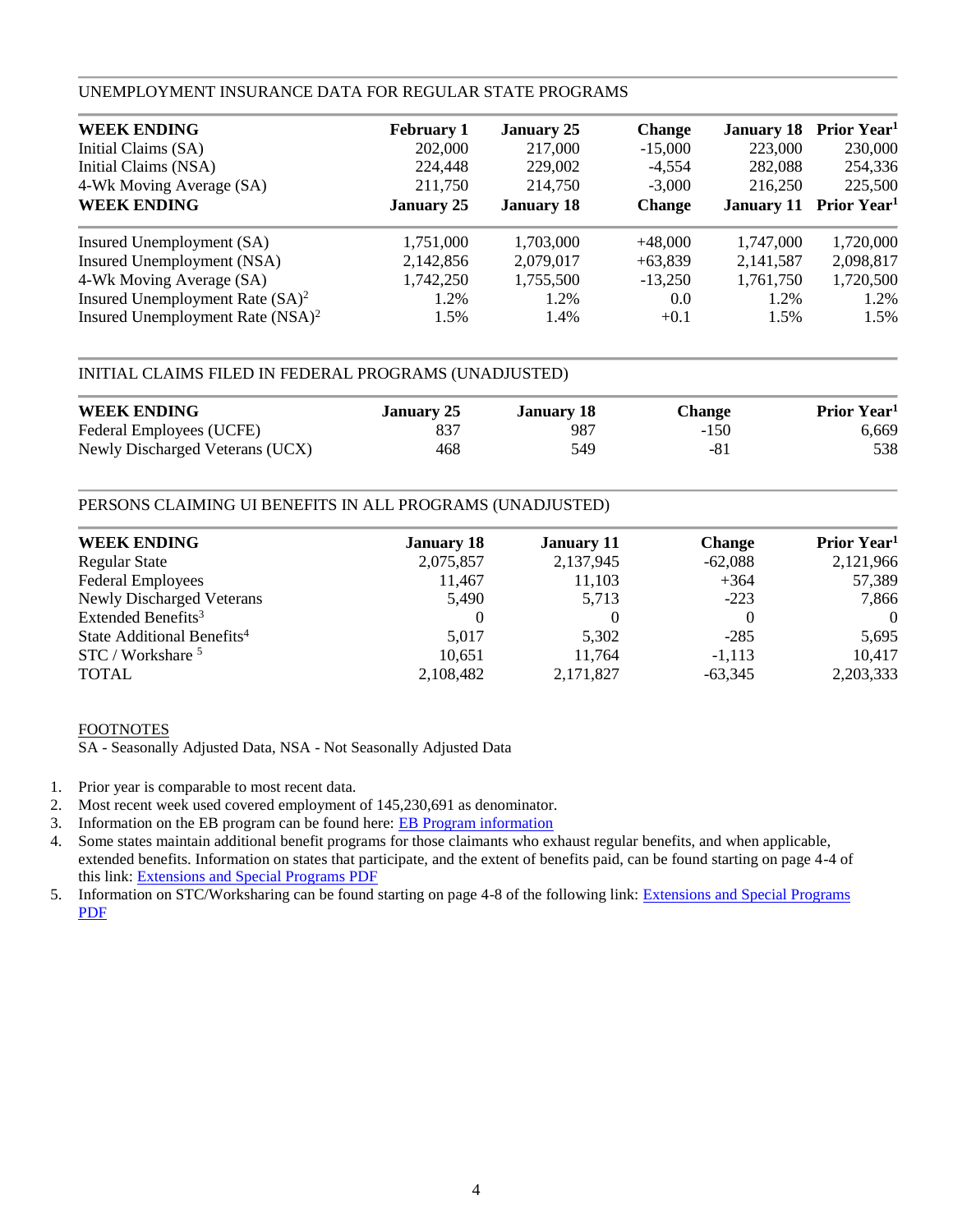## Advance State Claims - Not Seasonally Adjusted

|                      | Initial Claims Filed During Week Ended February 1 |          |                | Insured Unemployment For Week Ended January 25 |           |           |  |
|----------------------|---------------------------------------------------|----------|----------------|------------------------------------------------|-----------|-----------|--|
| <b>STATE</b>         | Advance                                           | Prior Wk | Change         | Advance                                        | Prior Wk  | Change    |  |
| Alabama*             | 2,124                                             | 2,775    | $-651$         | 16,573                                         | 17,789    | $-1,216$  |  |
| Alaska               | 1,212                                             | 1,003    | 209            | 9,437                                          | 9,496     | $-59$     |  |
| Arizona              | 3,649                                             | 3,475    | 174            | 16,272                                         | 18,401    | $-2,129$  |  |
| Arkansas             | 1,669                                             | 1,683    | $-14$          | 11,588                                         | 12,331    | $-743$    |  |
| California           | 43,931                                            | 45,596   | $-1,665$       | 394,901                                        | 336,269   | 58,632    |  |
| Colorado             | 2,092                                             | 2,164    | $-72$          | 22,467                                         | 22,738    | $-271$    |  |
| Connecticut          | 2,973                                             | 2,949    | 24             | 42,725                                         | 41,760    | 965       |  |
| Delaware             | 612                                               | 674      | $-62$          | 6,260                                          | 5,703     | 557       |  |
|                      | 536                                               |          |                |                                                |           |           |  |
| District of Columbia |                                                   | 534      | $\overline{c}$ | 6,910                                          | 7,149     | $-239$    |  |
| Florida              | 5,238                                             | 5,206    | 32             | 30,486                                         | 33,347    | $-2,861$  |  |
| Georgia              | 5,007                                             | 5,257    | $-250$         | 27,092                                         | 28,998    | $-1,906$  |  |
| Hawaii               | 1,152                                             | 1,014    | 138            | 6,362                                          | 6,372     | $-10$     |  |
| Idaho                | 1,375                                             | 1,825    | $-450$         | 10,631                                         | 11,071    | $-440$    |  |
| Illinois             | 9,385                                             | 9,762    | $-377$         | 142,980                                        | 131,469   | 11,511    |  |
| Indiana              | 3,188                                             | 2,956    | 232            | 22,832                                         | 21,366    | 1,466     |  |
| Iowa                 | 3,424                                             | 3,115    | 309            | 31,618                                         | 30,369    | 1,249     |  |
| Kansas               | 2,106                                             | 2,557    | $-451$         | 12,809                                         | 11,182    | 1,627     |  |
| Kentucky             | 2,560                                             | 2,569    | $-9$           | 22,531                                         | 22,874    | $-343$    |  |
| Louisiana            | 1,979                                             | 1,878    | 101            | 12,640                                         | 15,500    | $-2,860$  |  |
| Maine                | 858                                               | 944      | $-86$          | 8,793                                          | 8,457     | 336       |  |
| Maryland             | 3,095                                             | 3,283    | $-188$         | 29,312                                         | 29,216    | 96        |  |
| Massachusetts        | 5,472                                             | 6,022    | $-550$         | 74,998                                         | 75,529    | $-531$    |  |
| Michigan             | 6,677                                             | 7,678    | $-1,001$       | 80,935                                         | 91,306    | $-10,371$ |  |
| Minnesota            | 3,807                                             | 3,931    | $-124$         | 65,765                                         | 61,704    | 4,061     |  |
| Mississippi          | 796                                               | 993      | $-197$         | 6,716                                          | 8,562     | $-1,846$  |  |
| Missouri             | 4,543                                             | 5,474    | $-931$         | 27,515                                         | 29,170    | $-1,655$  |  |
| Montana              | 948                                               | 922      | 26             | 11,838                                         | 11,830    | 8         |  |
| Nebraska             | 826                                               | 960      | $-134$         | 5,103                                          | 5,107     | $-4$      |  |
| Nevada               | 2,461                                             | 2,101    | 360            | 17,924                                         | 19,025    | $-1,101$  |  |
| New Hampshire        | 400                                               | 577      | $-177$         | 3,734                                          | 4,202     | $-468$    |  |
| New Jersey           | 8,184                                             | 9,325    | $-1,141$       | 112,863                                        | 107,082   | 5,781     |  |
| New Mexico           | 775                                               | 764      | 11             | 9,718                                          | 10,137    | $-419$    |  |
| New York             | 16,736                                            | 15,022   | 1,714          | 167,288                                        | 164,044   | 3,244     |  |
|                      |                                                   |          |                |                                                |           |           |  |
| North Carolina       | 3,477                                             | 3,344    | 133            | 20,709                                         | 22,415    | $-1,706$  |  |
| North Dakota         | 565                                               | 543      | $22\,$         | 7,940                                          | 7,179     | 761       |  |
| Ohio                 | 7,270                                             | 8,086    | $-816$         | 72,036                                         | 72,002    | 34        |  |
| Oklahoma             | 1,607                                             | 1,830    | $-223$         | 16,533                                         | 17,291    | $-758$    |  |
| Oregon               | 4,858                                             | 4,457    | 401            | 31,905                                         | 32,306    | $-401$    |  |
| Pennsylvania*        | 15,911                                            | 13,359   | 2,552          | 137,329                                        | 140,027   | $-2,698$  |  |
| Puerto Rico          | 1,821                                             | 2,335    | $-514$         | 20,411                                         | 22,725    | $-2,314$  |  |
| Rhode Island         | 977                                               | 1,048    | $-71$          | 11,239                                         | 10,750    | 489       |  |
| South Carolina       | 2,001                                             | 2,248    | $-247$         | 16,556                                         | 17,113    | $-557$    |  |
| South Dakota         | 190                                               | 291      | $-101$         | 3,063                                          | 3,071     | $-8$      |  |
| Tennessee            | 2,360                                             | 2,484    | $-124$         | 19,436                                         | 20,786    | $-1,350$  |  |
| Texas                | 13,769                                            | 13,070   | 699            | 140,480                                        | 132,656   | 7,824     |  |
| Utah                 | 1,337                                             | 1,271    | 66             | 11,766                                         | 12,061    | $-295$    |  |
| Vermont              | 474                                               | 518      | $-44$          | 5,280                                          | 4,986     | 294       |  |
| Virgin Islands       | $28\,$                                            | 44       | $-16$          | 520                                            | 552       | $-32$     |  |
| Virginia             | 2,744                                             | 3,059    | $-315$         | 22,190                                         | 21,661    | 529       |  |
| Washington           | 7,097                                             | 8,072    | $-975$         | 67,255                                         | 67,705    | $-450$    |  |
| West Virginia        | 1,314                                             | 1,290    | $24\,$         | 19,480                                         | 16,745    | 2,735     |  |
| Wisconsin            | 6,341                                             | 6,134    | 207            | 44,962                                         | 44,077    | 885       |  |
| Wyoming              | 517                                               | 531      | $-14$          | 4,150                                          | 3,354     | 796       |  |
| <b>US</b> Total      | 224,448                                           | 229,002  | $-4,554$       | 2,142,856                                      | 2,079,017 | 63,839    |  |
|                      |                                                   |          |                |                                                |           |           |  |

Note: Advance claims are not directly comparable to claims reported in prior weeks. Advance claims are reported by the state liable for paying the unemployment compensation, whereas previous weeks reported claims reflect claimants by state of residence. In addition, claims reported as "workshare equivalent" in the previous week are added to the advance claims as a proxy for the current week's "workshare equivalent" activity.

\*Denotes state estimate.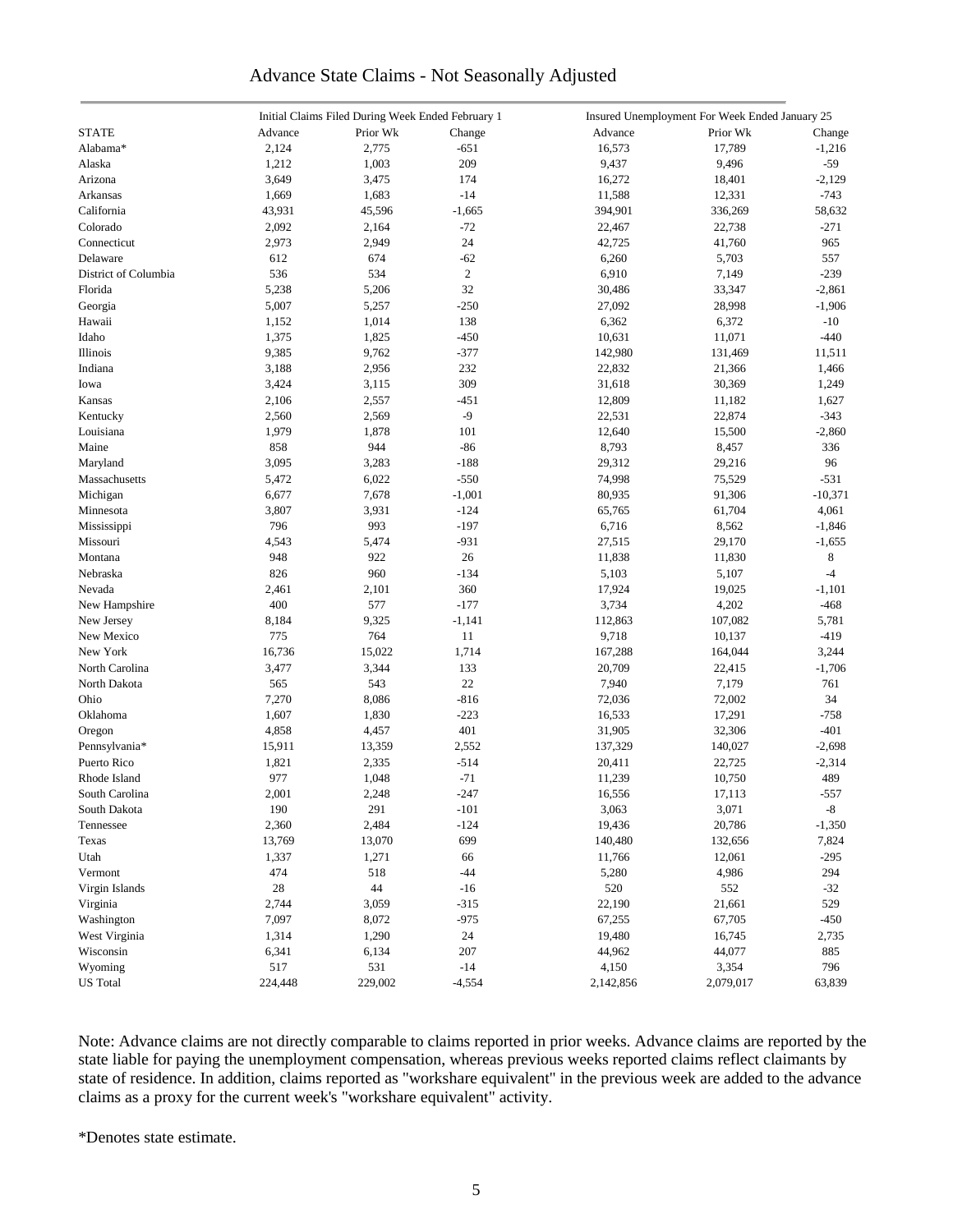# Seasonally Adjusted US Weekly UI Claims (in thousands)

| Change<br>from     |                |                  |         |                |                      |          |            |
|--------------------|----------------|------------------|---------|----------------|----------------------|----------|------------|
|                    | <b>Initial</b> | <b>Prior</b>     | 4-Week  | <b>Insured</b> | from<br><b>Prior</b> | 4-Week   |            |
| <b>Week Ending</b> | <b>Claims</b>  | Week             | Average | Unemployment   | Week                 | Average  | <b>IUR</b> |
| January 26, 2019   | 244            | 33               | 223.25  | 1,720          | $-19$                | 1,720.50 | $1.2\,$    |
| February 2, 2019   | 230            | $-14$            | 225.50  | 1,746          | 26                   | 1,728.00 | 1.2        |
| February 9, 2019   | 231            | $\mathbf{1}$     | 229.00  | 1,719          | $-27$                | 1,731.00 | 1.2        |
| February 16, 2019  | 213            | $-18$            | 229.50  | 1,773          | 54                   | 1,739.50 | 1.2        |
| February 23, 2019  | 224            | 11               | 224.50  | 1,749          | $-24$                | 1,746.75 | 1.2        |
| March 2, 2019      | 218            | $-6$             | 221.50  | 1,757          | 8                    | 1,749.50 | 1.2        |
| March 9, 2019      | 224            | 6                | 219.75  | 1,744          | $-13$                | 1,755.75 | 1.2        |
| March 16, 2019     | 216            | $\mbox{-}8$      | 220.50  | 1,755          | $11\,$               | 1,751.25 | 1.2        |
| March 23, 2019     | 212            | $-4$             | 217.50  | 1,726          | $-29$                | 1,745.50 | 1.2        |
| March 30, 2019     | 204            | $\text{-}8$      | 214.00  | 1,716          | $-10$                | 1,735.25 | 1.2        |
| April 6, 2019      | 197            | $-7$             | 207.25  | 1,654          | $-62$                | 1,712.75 | 1.2        |
| April 13, 2019     | 193            | $-4$             | 201.50  | 1,654          | $\boldsymbol{0}$     | 1,687.50 | 1.2        |
| April 20, 2019     | 230            | 37               | 206.00  | 1,671          | $17\,$               | 1,673.75 | 1.2        |
| April 27, 2019     | 230            | $\boldsymbol{0}$ | 212.50  | 1,686          | 15                   | 1,666.25 | 1.2        |
| May 4, 2019        | 228            | $-2$             | 220.25  | 1,664          | $-22$                | 1,668.75 | 1.2        |
| May 11, 2019       | 212            | $-16$            | 225.00  | 1,683          | 19                   | 1,676.00 | 1.2        |
|                    | 212            | $\boldsymbol{0}$ | 220.50  |                | $-21$                | 1,673.75 | 1.2        |
| May 18, 2019       | 218            |                  | 217.50  | 1,662<br>1,693 | 31                   | 1,675.50 | 1.2        |
| May 25, 2019       |                | 6                |         |                |                      |          |            |
| June 1, 2019       | 219            | $\mathbf{1}$     | 215.25  | 1,700          | 7                    | 1,684.50 | 1.2        |
| June 8, 2019       | 222            | 3                | 217.75  | 1,666          | $-34$                | 1,680.25 | 1.2        |
| June 15, 2019      | 217            | $-5$             | 219.00  | 1,694          | 28                   | 1,688.25 | 1.2        |
| June 22, 2019      | 229            | 12               | 221.75  | 1,696          | $\overline{c}$       | 1,689.00 | 1.2        |
| June 29, 2019      | 222            | $-7$             | 222.50  | 1,728          | 32                   | 1,696.00 | 1.2        |
| July 6, 2019       | 208            | $-14$            | 219.00  | 1,689          | $-39$                | 1,701.75 | 1.2        |
| July 13, 2019      | 216            | 8                | 218.75  | 1,677          | $-12$                | 1,697.50 | 1.2        |
| July 20, 2019      | 207            | $-9$             | 213.25  | 1,699          | 22                   | 1,698.25 | 1.2        |
| July 27, 2019      | 217            | 10               | 212.00  | 1,687          | $-12$                | 1,688.00 | 1.2        |
| August 3, 2019     | 211            | $-6$             | 212.75  | 1,728          | 41                   | 1,697.75 | 1.2        |
| August 10, 2019    | 221            | 10               | 214.00  | 1,676          | $-52$                | 1,697.50 | 1.2        |
| August 17, 2019    | 211            | $-10$            | 215.00  | 1,701          | 25                   | 1,698.00 | $1.2\,$    |
| August 24, 2019    | 216            | 5                | 214.75  | 1,674          | $-27$                | 1,694.75 | 1.2        |
| August 31, 2019    | 219            | 3                | 216.75  | 1,674          | $\boldsymbol{0}$     | 1,681.25 | 1.2        |
| September 7, 2019  | 206            | $-13$            | 213.00  | 1,665          | $-9$                 | 1,678.50 | 1.2        |
| September 14, 2019 | $210\,$        | $\overline{4}$   | 212.75  | 1,656          | $-9$                 | 1,667.25 | $1.1\,$    |
| September 21, 2019 | 215            | 5                | 212.50  | 1,655          | $-1$                 | 1,662.50 | 1.1        |
| September 28, 2019 | 220            | 5                | 212.75  | 1,689          | 34                   | 1,666.25 | 1.2        |
| October 5, 2019    | 210            | $-10$            | 213.75  | 1,683          | $-6$                 | 1,670.75 | 1.2        |
| October 12, 2019   | 218            | 8                | 215.75  | 1,683          | $\boldsymbol{0}$     | 1,677.50 | 1.2        |
| October 19, 2019   | 213            | $-5$             | 215.25  | 1,692          | 9                    | 1,686.75 | 1.2        |
| October 26, 2019   | 219            | 6                | 215.00  | 1,693          | 1                    | 1,687.75 | 1.2        |
| November 2, 2019   | 211            | $\mbox{-}8$      | 215.25  | 1,692          | $-1$                 | 1,690.00 | 1.2        |
| November 9, 2019   | 227            | 16               | 217.50  | 1,697          | 5                    | 1,693.50 | 1.2        |
| November 16, 2019  | 228            | $\mathbf{1}$     | 221.25  | 1,642          | $-55$                | 1,681.00 | $1.1\,$    |
| November 23, 2019  | 213            | $-15$            | 219.75  | 1,699          | 57                   | 1,682.50 | 1.2        |
| November 30, 2019  | 203            | $-10$            | 217.75  | 1,671          | $-28$                | 1,677.25 | 1.2        |
| December 7, 2019   | 252            | 49               | 224.00  | 1,725          | 54                   | 1,684.25 | 1.2        |
| December 14, 2019  | 235            | $-17$            | 225.75  | 1,723          | $-2$                 | 1,704.50 | 1.2        |
| December 21, 2019  | 224            | $-11$            | 228.50  | 1,728          | 5                    | 1,711.75 | 1.2        |
| December 28, 2019  | 223            | $-1$             | 233.50  | 1,804          | 76                   | 1,745.00 | 1.2        |
| January 4, 2020    | 214            | $-9$             | 224.00  | 1,768          | $-36$                | 1,755.75 | 1.2        |
| January 11, 2020   | 205            | $-9$             | 216.50  | 1,747          | $-21$                | 1,761.75 | 1.2        |
| January 18, 2020   | 223            | 18               | 216.25  | 1,703          | $-44$                | 1,755.50 | 1.2        |
| January 25, 2020   | 217            | $-6$             | 214.75  | 1,751          | 48                   | 1,742.25 | 1.2        |
| February 1, 2020   | $202\,$        | $-15$            | 211.75  |                |                      |          |            |
|                    |                |                  |         |                |                      |          |            |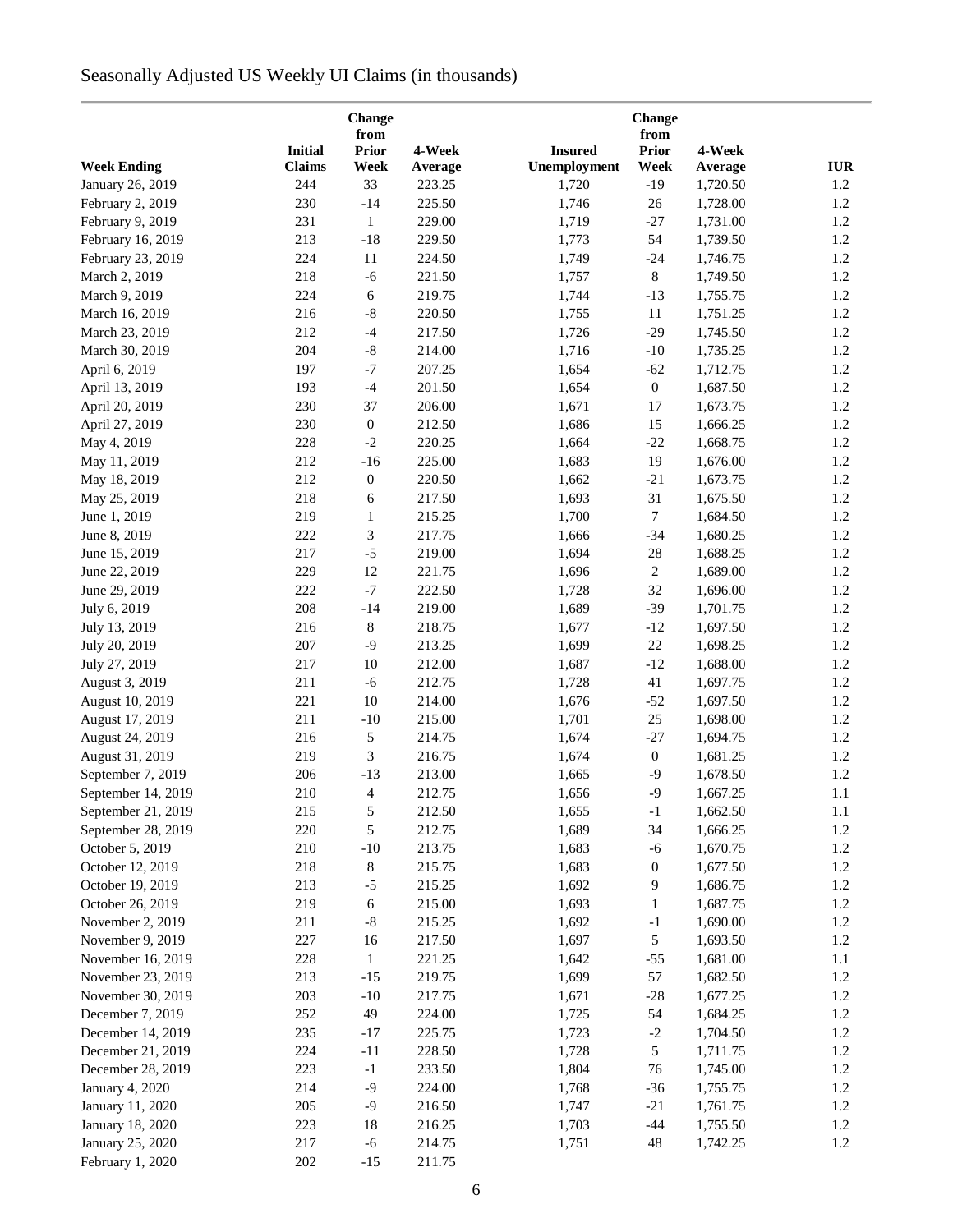#### INITIAL CLAIMS FILED DURING WEEK ENDED JANUARY 25

INSURED UNEMPLOYMENT FOR WEEK ENDED JANUARY 18

|                      |        | <b>CHANGE FROM</b> |          |                                    |                  |             |     | <b>CHANGE FROM</b>  |             |                                    |                  | <b>ALL PROGRAMS</b><br><b>EXCLUDING</b> |
|----------------------|--------|--------------------|----------|------------------------------------|------------------|-------------|-----|---------------------|-------------|------------------------------------|------------------|-----------------------------------------|
|                      |        | <b>LAST</b>        | YEAR     |                                    |                  |             |     | LAST                | <b>YEAR</b> |                                    |                  | <b>RAILROAD</b>                         |
| <b>STATE NAME</b>    | STATE  | <b>WEEK</b>        | AGO      | UCFE <sup>1</sup> UCX <sup>1</sup> |                  |             |     | STATE $(\%)^2$ WEEK | AGO         | UCFE <sup>1</sup> UCX <sup>1</sup> |                  | <b>RETIREMENT</b>                       |
| Alabama              | 2775   | $-185$             | 361      | 50                                 | 14               | 17789       | 0.9 | $-540$              | 885         | 141                                | 75               | 18005                                   |
| Alaska               | 1003   | $-178$             | $-116$   | 3                                  | $\boldsymbol{0}$ | 9496        | 3.1 | $-488$              | $-1121$     | 195                                | 13               | 9704                                    |
| Arizona              | 3475   | $-677$             | $-206$   | 8                                  | 1                | 18401       | 0.7 | $-20$               | $-1179$     | 235                                | 40               | 18676                                   |
| Arkansas             | 1683   | -46                | $-37$    | $\overline{2}$                     | $\sqrt{5}$       | 12331       | 1.0 | $-898$              | $-409$      | 62                                 | 31               | 12424                                   |
| California           | 45596  | $-19262$           | $-11290$ | 157                                | 67               | 336269      | 1.9 | $-40678$            | $-52338$    | 2336                               | 1031             | 339636                                  |
| Colorado             | 2164   | $-358$             | $-245$   | 28                                 | 9                | 22738       | 0.9 | 1634                | $-406$      | 319                                | 141              | 23198                                   |
| Connecticut          | 2949   | $-827$             | $-191$   | 12                                 | $\sqrt{5}$       | 41760       | 2.5 | $-723$              | 512         | 50                                 | 72               | 41882                                   |
| Delaware             | 674    | $-156$             | $-3$     | 3                                  | $\mathbf{2}$     | 5703        | 1.3 | $-264$              | $-506$      | 20                                 | 11               | 5734                                    |
| District of Columbia | 534    | $-60$              | $-370$   | 15                                 | $\boldsymbol{0}$ | 7149        | 1.2 | $-122$              | $-2908$     | 192                                | 6                | 7347                                    |
| Florida              | 5206   | $-882$             | $-3020$  | 30                                 | 23               | 33347       | 0.4 | $-1371$             | $-6470$     | 154                                | 99               | 33600                                   |
| Georgia              | 5257   | -2904              | $-272$   | 22                                 | 19               | 28998       | 0.7 | $-3081$             | 706         | 153                                | 140              | 29291                                   |
| Hawaii               | 1014   | $-220$             | $-70$    | $\mathbf{1}$                       | 7                | 6372        | 1.0 | $-249$              | $-595$      | 73                                 | 49               | 6494                                    |
| Idaho                | 1825   | $-400$             | 399      | 47                                 | 5                | 11071       | 1.5 | $-866$              | $-346$      | 307                                | 8                | 11386                                   |
| Illinois             | 9762   | $-5045$            | $-933$   | 7                                  | $\overline{4}$   | 131469      | 2.2 | -2498               | $-348$      | 325                                | 146              | 131940                                  |
| Indiana              | 2956   | $-785$             | $-511$   | 3                                  | 3                | 21366       | 0.7 | $-260$              | 767         | 24                                 | 19               | 21409                                   |
| Iowa                 | 3115   | $-500$             | -613     | 6                                  | $\mathbf{1}$     | 30369       | 2.0 | 744                 | 860         | 50                                 | 16               | 30435                                   |
| Kansas               | 2557   | 155                | 56       | $\mathfrak{2}$                     | $\boldsymbol{0}$ | 11182       | 0.8 | 544                 | $-869$      | 33                                 | 24               | 11239                                   |
| Kentucky             | 2569   | $-515$             | $-380$   | 5                                  | $\mathbf{1}$     | 22874       | 1.2 | $-1192$             | 1914        | 243                                | 115              | 23232                                   |
| Louisiana            | 1878   | $-130$             | 119      | 3                                  | $\tau$           | 15500       | 0.8 | $-576$              | $-366$      | 53                                 | 16               | 15569                                   |
| Maine                | 944    | $-15$              | 40       | $\mathbf{0}$                       | $\boldsymbol{0}$ | 8457        | 1.4 | $-204$              | 210         | 47                                 | 12               | 8516                                    |
| Maryland             | 3283   | $-456$             | $-796$   | 13                                 | 5                | 29216       | 1.1 | 28                  | $-4601$     | 202                                | 68               | 29486                                   |
| Massachusetts        | 6022   | $-918$             | $-559$   | $\tau$                             | 6                | 75529       | 2.1 | 453                 | $-5418$     | 130                                | 98               | 75757                                   |
| Michigan             | 7678   | $-2626$            | -1177    | 33                                 | $\overline{4}$   | 91306       | 2.1 | 7170                | 1399        | 170                                | 80               | 91556                                   |
| Minnesota            | 3931   | $-532$             | $-284$   | 5                                  | 5                | 61704       | 2.2 | $-924$              | 1393        | 123                                | 71               | 61898                                   |
| Mississippi          | 993    | $-142$             | $-27$    | $\overline{c}$                     | $\boldsymbol{0}$ | 8562        | 0.8 | $-242$              | 256         | 54                                 | 17               | 8633                                    |
| Missouri             | 5474   | 536                | 123      | 8                                  | $\mathbf{1}$     | 29170       | 1.1 | $-775$              | $-922$      | 89                                 | 33               | 29292                                   |
| Montana              | 922    | -314               | $-134$   | 34                                 | $\mathbf{1}$     | 11830       | 2.6 | 576                 | 483         | 700                                | 25               | 12555                                   |
| Nebraska             | 960    | $-28$              | $-155$   | 3                                  | $\mathbf{1}$     | 5107        | 0.5 | 167                 | $-1867$     | 16                                 | 8                | 5131                                    |
| Nevada               | 2101   | $-350$             | $-218$   | $\overline{4}$                     | $\boldsymbol{0}$ | 19025       | 1.4 | $-303$              | $-1445$     | 175                                | 48               | 19248                                   |
| New Hampshire        | 577    | $-36$              | $-52$    | $\mathbf{0}$                       | $\boldsymbol{0}$ | 4202        | 0.6 | $-13$               | $-608$      | 8                                  | $\boldsymbol{0}$ | 4210                                    |
| New Jersey           | 9325   | $-1403$            | $-1805$  | 17                                 | 34               | 107082      | 2.7 | $-1343$             | $-1137$     | 241                                | 214              | 107537                                  |
| New Mexico           | 764    | $-183$             | $-133$   | $\overline{4}$                     | $\boldsymbol{0}$ | 10137       | 1.3 | 217                 | $-90$       | 309                                | 45               | 10491                                   |
| New York             | 15022  | $-2801$            | 407      | 30                                 | 28               | 164044      | 1.7 | $-544$              | 2455        | 284                                | 287              | 164615                                  |
| North Carolina       | 3344   | $-873$             | 120      | 13                                 | 23               | 22415       | 0.5 | 168                 | 39          | 112                                | 110              | 22637                                   |
| North Dakota         | 543    | $-242$             | 10       | $\mathbf{1}$                       | $\mathbf{1}$     | 7179        | 1.7 | 370                 | 647         | 17                                 | $\overline{4}$   | 7200                                    |
| Ohio                 | 8086   | 221                | $-752$   | 15                                 | $\,8\,$          | 72002       | 1.3 | -853                | $-2302$     | 107                                | 130              | 72239                                   |
| Oklahoma             | 1830   | $-151$             | $-428$   | 9                                  | $\tau$           | 17291       | 1.1 | $-176$              | 2623        | 53                                 | 45               | 17389                                   |
| Oregon               | 4457   | 406                | 861      | 37                                 | 6                | 32306       | 1.7 | 702                 | 1418        | 727                                | 57               | 33090                                   |
| Pennsylvania         | 13359  | -2859              | -1285    | 50                                 | 28               | 140027      | 2.4 | -2299               | 4255        | 567                                | 192              | 140786                                  |
| Puerto Rico          | 2335   | $-789$             | 1162     | $\overline{2}$                     | $\mathbf{1}$     | 22725       | 2.7 | 434                 | 6476        | 217                                | 91               | 23033                                   |
| Rhode Island         | 1048   | -146               | $-356$   | 0                                  | 5                | 10750       | 2.3 | $-237$              | $-664$      | 20                                 | 14               | 10784                                   |
| South Carolina       | 2248   | $-878$             | 133      | 2                                  | 7                | 17113       | 0.8 | $-1667$             | $-372$      | 36                                 | 69               | 17218                                   |
| South Dakota         | 291    | $-47$              | 17       | 8                                  | $\mathbf{1}$     | 3071        | 0.7 | 76                  | $-69$       | 55                                 | 3                | 3129                                    |
| Tennessee            | 2484   | $-609$             | 92       | 14                                 | 6                | 20786       | 0.7 | 345                 | 665         | 99                                 | 48               | 20933                                   |
| Texas                | 13070  | $-2713$            | 591      | 34                                 | 82               | 132656 1.1  |     | $-12470$            | 9180        | 717                                | 996              | 134369                                  |
| Utah                 | 1271   | $-187$             | 42       | 32                                 | $\sqrt{2}$       | 12061       | 0.8 | $\boldsymbol{0}$    | $-440$      | 284                                | 15               | 12360                                   |
| Vermont              | 518    | $-237$             | $-10$    | 2                                  | $\boldsymbol{0}$ | 4986        | 1.6 | 25                  | $-321$      | 8                                  | $\mathbf{1}$     | 4995                                    |
| Virgin Islands       | 44     | $\overline{4}$     | 12       | $\boldsymbol{0}$                   | $\boldsymbol{0}$ | 552         | 1.6 | $-10$               | 104         | $\boldsymbol{2}$                   | $\boldsymbol{0}$ | 554                                     |
| Virginia             | 3059   | 228                | $-454$   | 13                                 | 6                | 21661       | 0.6 | $-557$              | $-2120$     | 181                                | 168              | 22010                                   |
| Washington           | 8072   | $-1007$            | 1587     | 20                                 | 20               | 67705       | 2.0 | 1802                | 4511        | 525                                | 420              | 68650                                   |
| West Virginia        | 1290   | $-605$             | $-137$   | $\boldsymbol{0}$                   | 3                | 16745       | 2.5 | $-936$              | 2963        | 48                                 | 35               | 16828                                   |
| Wisconsin            | 6134   | $-254$             | $-768$   | 4                                  | 4                | 44077       | 1.5 | -699                | $-510$      | 110                                | 30               | 44217                                   |
| Wyoming              | 531    | $-105$             | 77       | 17                                 | $\boldsymbol{0}$ | 3354        | 1.3 | 53                  | 300         | 69                                 | 4                | 3427                                    |
| Totals               | 229002 | -53086             | $-21578$ | 837                                | 468              | 2079017 1.4 |     | $-62570$            | $-45726$    | 11467                              | 5490             | 2095974                                 |

Figures appearing in columns showing over-the-week changes reflect all revisions in data for prior week submitted by state agencies.

1. The Unemployment Compensation program for Federal Employees (UCFE) and the Unemployment Compensation for Ex-servicemembers (UCX) exclude claims filed jointly under other programs to avoid duplication.

2. Rate is not seasonally adjusted. The source of U.S. total covered employment is BLS.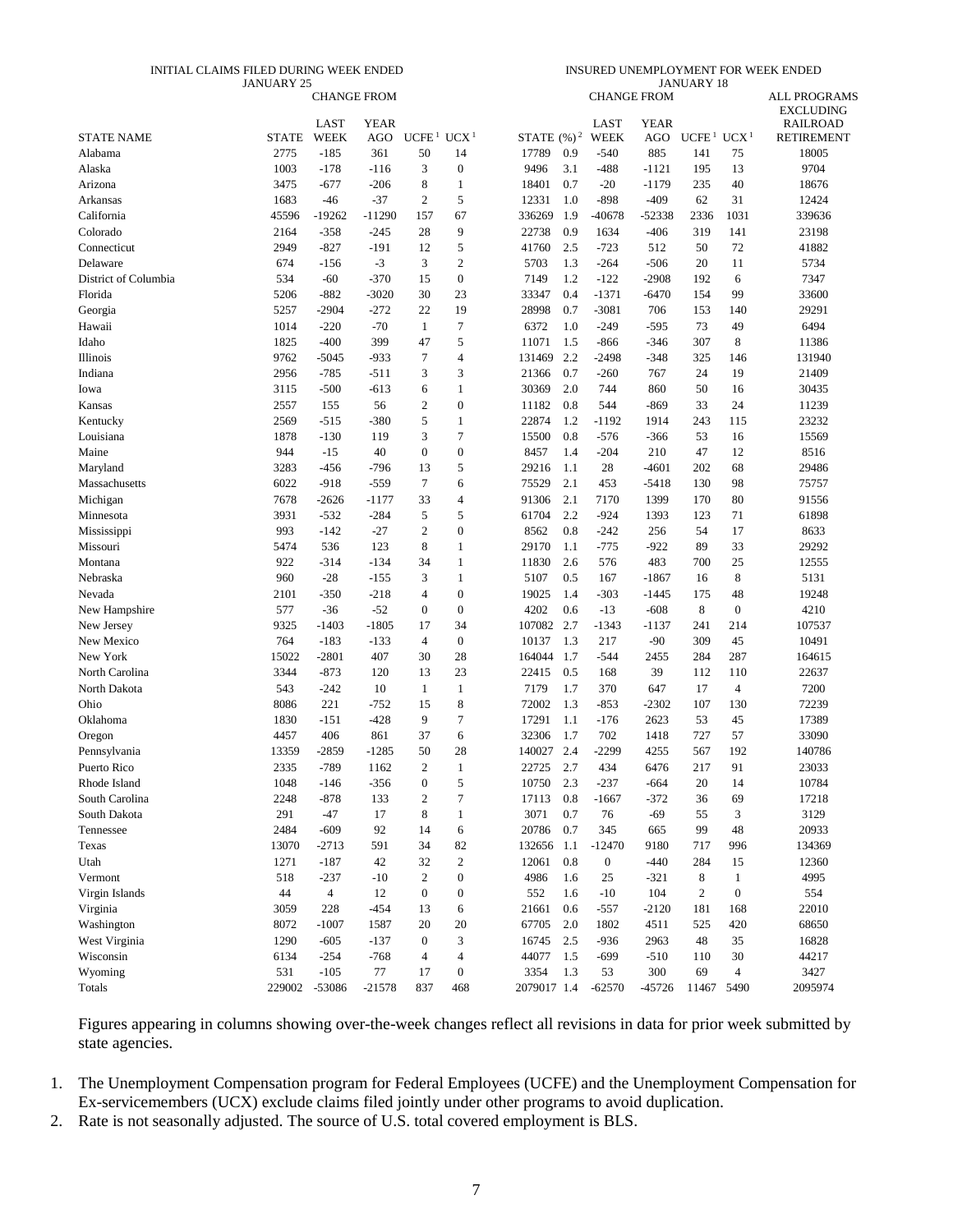## **UNADJUSTED INITIAL CLAIMS FOR WEEK ENDED JANUARY 25, 2020**

## STATES WITH AN INCREASE OF MORE THAN 1,000

## **State Change State Supplied Comment**

None

STATES WITH A DECREASE OF MORE THAN 1,000

| <b>State</b> | <b>Change</b> | <b>State Supplied Comment</b>                                                                                                                                                                                 |
|--------------|---------------|---------------------------------------------------------------------------------------------------------------------------------------------------------------------------------------------------------------|
| <b>CA</b>    | $-19,262$     | Fewer layoffs in the agriculture, forestry, fishing, and hunting, and service industries.                                                                                                                     |
| $\mathbb{L}$ | $-5.045$      | No comment.                                                                                                                                                                                                   |
| <b>GA</b>    | $-2.904$      | Fewer layoffs in the manufacturing, trade, administrative, support, waste management and<br>remediation services, and professional, scientific and technical services industries.                             |
| <b>PA</b>    | $-2.859$      | Fewer layoffs in the administrative, support, waste management and remediation services,<br>accommodation and food services, professional, scientific and technical services, and retail<br>trade industries. |
| NY.          | $-2.801$      | Fewer layoffs in the accommodation and food services, manufacturing, and arts, entertainment,<br>and recreation industries.                                                                                   |
| TX           | $-2.713$      | No comment.                                                                                                                                                                                                   |
| MI           | $-2.626$      | Fewer layoffs in the manufacturing industry.                                                                                                                                                                  |
| NJ           | $-1.403$      | Fewer layoffs in the construction, administrative, support, waste management and remediation<br>services, retail trade, accommodation and food services, and health care and social assistance<br>industries. |
| <b>WA</b>    | $-1.007$      | No comment.                                                                                                                                                                                                   |